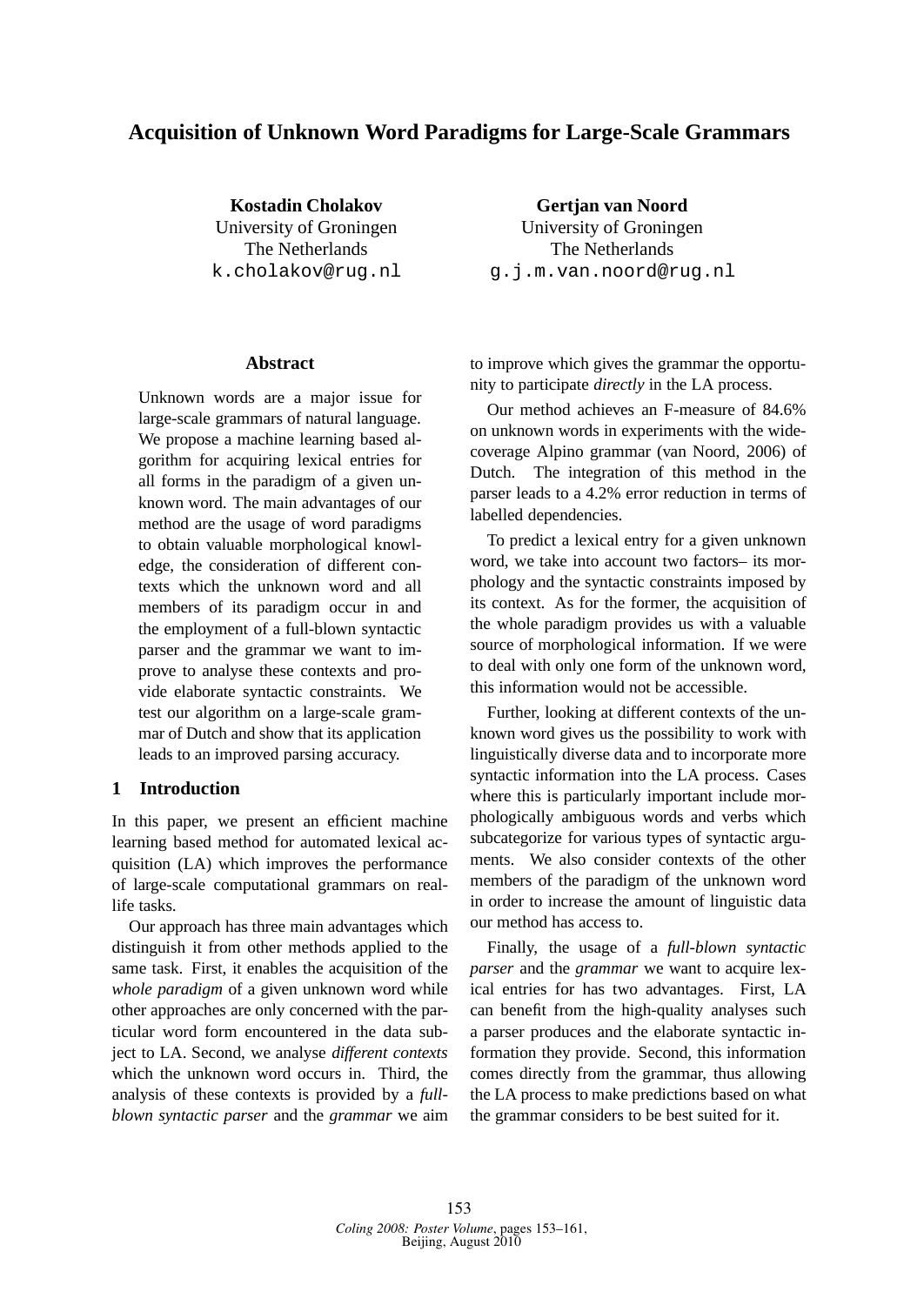The remainder of the paper is organised as follows. Section 2 describes the basic steps in our LA algorithm. Section 3 presents initial experiments conducted with Alpino and shows that the main problems our LA method encounters are the acquisition of morphologically ambiguous words, the learning of the proper subcategorization frames for verbs and the acquisition of particular types of adjectives. In Section 4 we make extensive use of the paradigms of the unknown words to develop specific solutions for these problems. Section 5 describes experiments with our LA method applied to a set of real unknown words. Section 6 provides a comparison between our approach and work previously done on LA. This section also discusses the application of our method to other systems and languages.

## **2 Basic Algorithm**

The Alpino wide-coverage dependency parser is based on a large stochastic attribute value grammar. The grammar takes a 'constructional' approach, with rich lexical representations stored in the lexicon and a large number of detailed, construction specific rules (about 800). Currently, the lexicon contains about 100K lexical entries and a list of about 200K named entities. Each word is assigned one or more lexical types. For example, the verb *amuseert* (to amuse) is assigned two lexical types– *verb(hebben,sg3,intransitive)* and *verb(hebben,sg3,transitive)*– because it can be used either transitively or intransitively. The other type features indicate that it is a present third person singular verb and it forms perfect tense with the auxiliary verb *hebben*.

The goal of our LA method is to *assign* the correct lexical type(s) to a given unknown word. The method takes into account only open-class lexical types: nouns, adjectives and verbs, under the assumption that the grammar is already able to handle all closed-class cases. We call the types considered by our method *universal types*. The adjectives can be used as adverbs in Dutch and thus, we do not consider the latter to be an open class.

We employ a ME-based classifier which, for some unknown word, takes various morphological and syntactic features as input and outputs lexical types. The probability of a lexical type *t*, given an

unknown word and its context *c* is:

(1) 
$$
p(t|c) = \frac{exp(\sum_{i} \Theta_{i} f_{i}(t, c))}{\sum_{t' \in T} exp(\sum_{i} \Theta_{i} f_{i}(t', c))}
$$

where  $f_i(t, c)$  may encode arbitrary characteristics of the context and  $< \Theta_1, \Theta_2, ... >$  can be evaluated by maximising the pseudo-likelihood on a training corpus (Malouf, 2002).

Table 1 shows the features for the noun *inspraakprocedures* (consultation procedures). Row **(i)** contains 4 separate features derived from the prefix of the word and 4 other suffix features are given in row **(ii)**. The two features in rows **(iii)** and **(iv)** indicate whether the word starts with a particle and if it contains a hyphen, respectively.

Another source of morphological features is the paradigm of the unknown word which provides information that is otherwise inaccessible. For example, in Dutch, neuter nouns always take the *het* definite article while all other noun forms are used with the *de* article. Since the article is distinguishable only in the singular noun form, the correct article of a word, assigned a plural noun type, can be determined if we know its singular form.

We adopt the method presented in Cholakov and van Noord (2009) where a finite state morphology is applied to generate the paradigm(s) of a given word. The morphology does not have access to any additional linguistic information and thus, it generates all possible paradigms allowed by the word structure. Then, the number of search hits Yahoo returns for each form in a given paradigm is combined with some simple heuristics to determine the correct paradigm(s).

However, we make some modifications to this method because it deals only with *regular* morphological phenomena. Though all typical irregularities are included in the Alpino lexicon, there are cases of irregular verbs composed with particles which are not listed there. One such example is the irregular verb *meevliegen* (to fly with someone) for which no paradigm would be generated.

To avoid this, we use a list of common particles to strip off any particle from a given unknown word. Once we have removed a particle, we check if what is left from the word is listed in the lexicon as a verb (e.g. *vliegen* in the case of *meevliegen*). If so, we extract all members of its paradigm from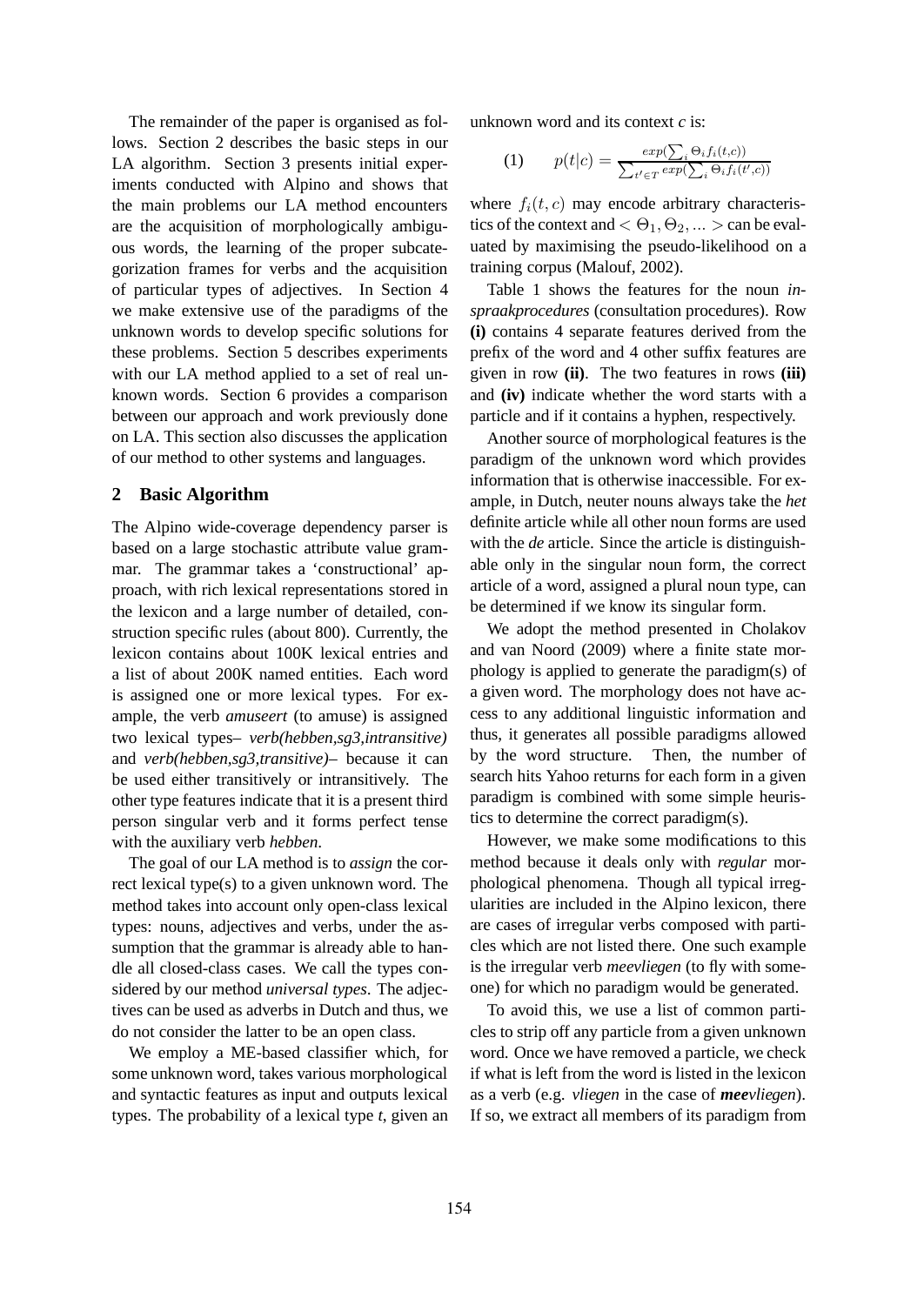| Features                                                       |
|----------------------------------------------------------------|
| $i)$ i, in, ins, insp                                          |
| ii) s, es, res, ures                                           |
| <b>iii</b> ) particle yes #in this case <i>in</i>              |
| iv) hyphen_no                                                  |
| v) noun $\langle$ de, pl $\rangle$                             |
| $vi)$ noun(de, count, pl), tmp_noun(de, count, sg)             |
| <b>vii</b> ) noun(de), noun(count), noun(pl), $tmp\_noun$ (de) |
| $tmp\_noun(count), tmp\_noun(sg)$                              |

Table 1: Features for *inspraakprocedures*

the lexicon and use them to build the paradigm of the unknown word. All forms are validated by using the same web-based heuristics as in the original model of Cholakov and van Noord (2009).

A single paradigm is generated for *inspraakprocedures* indicating that this word is a plural *de* noun. This information is explicitly used as a feature in the classifier which is shown in row **(v)** of Table 1.

Next, we obtain syntactic features for *inspraakprocedures* by extracting a number of sentences which it occurs in from large corpora or Internet. These sentences are parsed with a different 'mode' of Alpino where this word is assigned all universal types, i.e. it is treated as being maximally *ambiguous*. For each sentence only the best parse is preserved. Then, the lexical type that has been assigned to *inspraakprocedures* in this parse is stored. During parsing, Alpino's POS tagger (Prins and van Noord, 2001) keeps filtering implausible type combinations. For example, if a determiner occurs before the unknown word, all verb types are typically not taken into consideration. This heavily reduces the computational overload and makes parsing with universal types computationally feasible. When all sentences have been parsed, a list can be drawn up with the types that have been used and their frequency:

(2) noun(de,count,pl) 78 tmp noun(de,count,sg) 7 tmp noun(het,count,pl) 6 proper name(pl,'PER') 5 proper name(pl,'ORG') 3 verb(hebben,pl,vp) 1

The lexical types assigned to *inspraakprocedures* in at least 80% of the parses are used as features in the classifier. These are the two features in row **(vi)** of Table 1. Further, as illustrated in row **(vii)**, each attribute of the considered types is also taken as a separate feature. By doing this, we let the grammar decide which lexical type is best suited for a given unknown word. This is a new and effective way to include the *syntactic constraints* of the context in the LA process.

However, for the parsing method to work properly, the disambiguation model of the parser needs to be adapted. The model heavily relies on the lexicon and it has learnt preferences how to parse certain phrases. For example, it has learnt a preference to parse prepositional phrases as verb complements, if the verb includes such a subcategorization frame. This is problematic when parsing with universal types. If the unknown word is a verb and it occurs together with a PP, it would always get analysed as a verb which subcategorizes for a PP.

To avoid this, the disambiguation model is retrained on a specific set of sentences meant to make it more robust to input containing many unknown words. We have selected words with low frequency in large corpora and removed them temporarily from the Alpino lexicon. Less frequent words are typically not listed in the lexicon and the selected words are meant to simulate their behaviour. Then, all sentences from the Alpino treebank which contain these words are extracted and used to retrain the disambiguation model.

## **3 Initial Experiments and Evaluation**

To evaluate the performance of the classifier, we conduct an experiment with a target type inventory of 611 universal types. A type is considered universal only if it is assigned to at least 15 distinct words occurring in large Dutch newspaper corpora (∼16M sentences) automatically parsed with Alpino.

In order to train the classifier, 2000 words are temporarily removed from the Alpino lexicon. The same is done for another 500 words which are used as a test set. All words have between 50 and 100 occurrences in the corpora. This selection is again meant to simulate the behaviour of unknown words. Experiments with a minimum lower than 50 occurrences have shown that this is a reasonable threshold to filter out typos, words written together, etc.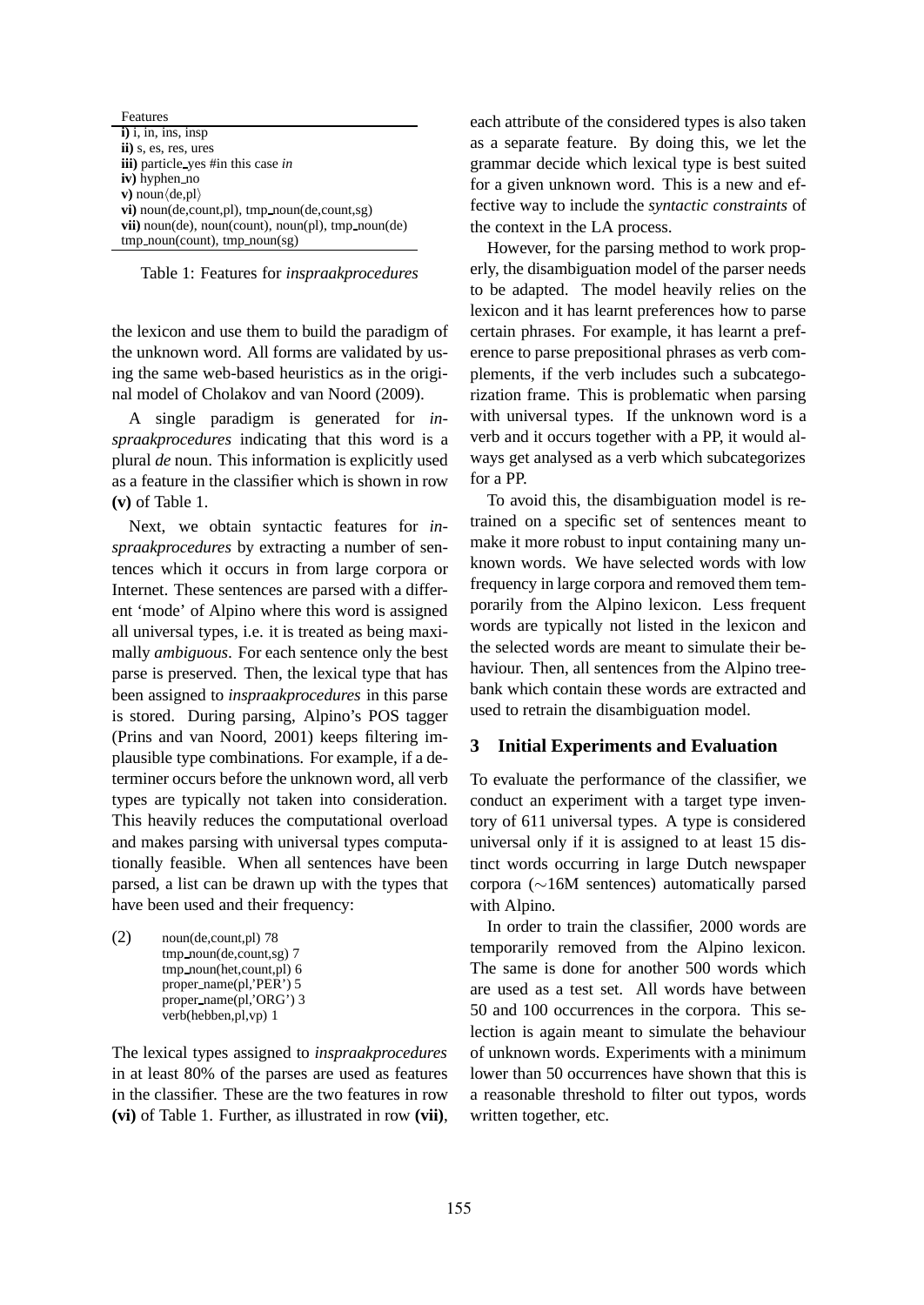The classifier yields a probability score for each predicted type. Since a given unknown word can have more than one correct type, we want to predict multiple types. However, the least frequent types, accounting together for less than 5% of probability mass, are discarded.

We evaluate the results in terms of precision and recall. Precision indicates how many types found by the method are correct and recall indicates how many of the lexical types of a given word are actually found. The presented results are the average precision and recall for the 500 test words.

Additionally, there are three baseline methods:

- *Naive* each unknown word is assigned the most frequent type in the lexicon: *noun(de,count,sg)*
- *POS tagger* the unknown word is given the type most frequently assigned by the Alpino POS tagger in the parsing stage
- *Alpino* the unknown word is assigned the most frequently used type in the parsing stage

The overall results are given in Table 2. Table 3 shows the results for each POS in our model.

| Model      | $Precision(\% )$ | $Recall(\% )$ | $F-measure(\% )$ |
|------------|------------------|---------------|------------------|
| Naive      | 19.60            | 18.77         | 19.17            |
| POS tagger | 30               | 26.21         | 27.98            |
| Alpino     | 44.60            | 37.59         | 40.80            |
| Our model  | 86.59            | 78.62         | 82.41            |

| Table 2: Overall experiment results |  |
|-------------------------------------|--|
|-------------------------------------|--|

| POS        | $Precision(\% )$ | $Recall(\% )$ | $F-measure(\% )$ |
|------------|------------------|---------------|------------------|
| Nouns      | 93.83            | 88.61         | 91.15            |
| Adjectives | 75.50            | 73.12         | 74.29            |
| Verbs      | 77.32            | 55.37         | 64.53            |

#### Table 3: Detailed results for our model

Our LA method clearly improves upon the baselines. However, as we see in Table 3, adjectives and especially verbs remain difficult to predict.

The problems with the former are due to the fact that Alpino employs a rather complicated adjective system. The classifier has difficulties distinguishing between 3 kinds of adjectives: **i)** adjectives which can attach to and modify verbs and

verbal phrases (VPs) (3-a), **ii)** adjectives which can attach to verbs and VPs but modify one of the complements of the verb, typically the subject (3-b) and **iii)** adjectives which cannot attach to verbs and VPs (3-c).

| a.          | De hardloper loopt <i>mooi</i> .<br>DET runner walks nice                                                                                                 |
|-------------|-----------------------------------------------------------------------------------------------------------------------------------------------------------|
|             | The runner runs nicely $=$ The runner has a<br>good running technique'<br>b. Hij loopt <i>dronken</i> naar huis.<br>he walks drunk to home                |
| $c_{\cdot}$ | 'He walks home drunk $=$ He is walking home<br>while being drunk'<br>*Hij loopt nederlandstalig.<br>he walks Dutch speaking<br>'He walks Dutch speaking.' |

Each of these is marked by a special attribute in the lexical type definitions– *adv*, *padv* and *nonadv*, respectively. Since all three of them are seen in 'typical' adjectival contexts where they modify nouns, it is hard for the classifier to make a distinction. The predictions appear to be arbitrary and there are many cases where the unknown word is classified both as a *nonadv* and an *adv* adjective. It is even more difficult to distinguish between *padv* and *adv* adjectives since this is a solely semantic distinction.

The main issue with verbs is the prediction of the correct subcategorization frame. The classifier tends to predict mostly transitive and intransitive verb types. As a result, it either fails to capture infrequent frames which decreases the recall or, in cases where it is very uncertain what to predict, it assigns a lot of types that differ only in the subcat frame, thus damaging the precision. For example, *onderschrijf* ('to agree with') has 2 correct subcat frames but receives 8 predictions which differ only in the subcat features.

One last issue is the prediction, in some rare cases, of types of the wrong POS for morphologically ambiguous words. In most of these cases adjectives are wrongly assigned a past participle type but also some nouns receive verb predictions. For instance, *OESO-landen* ('countries of the OESO organisation') has one correct noun type but because *landen* is also the Dutch verb for 'to land' the classifier wrongly assigns a verb type as well.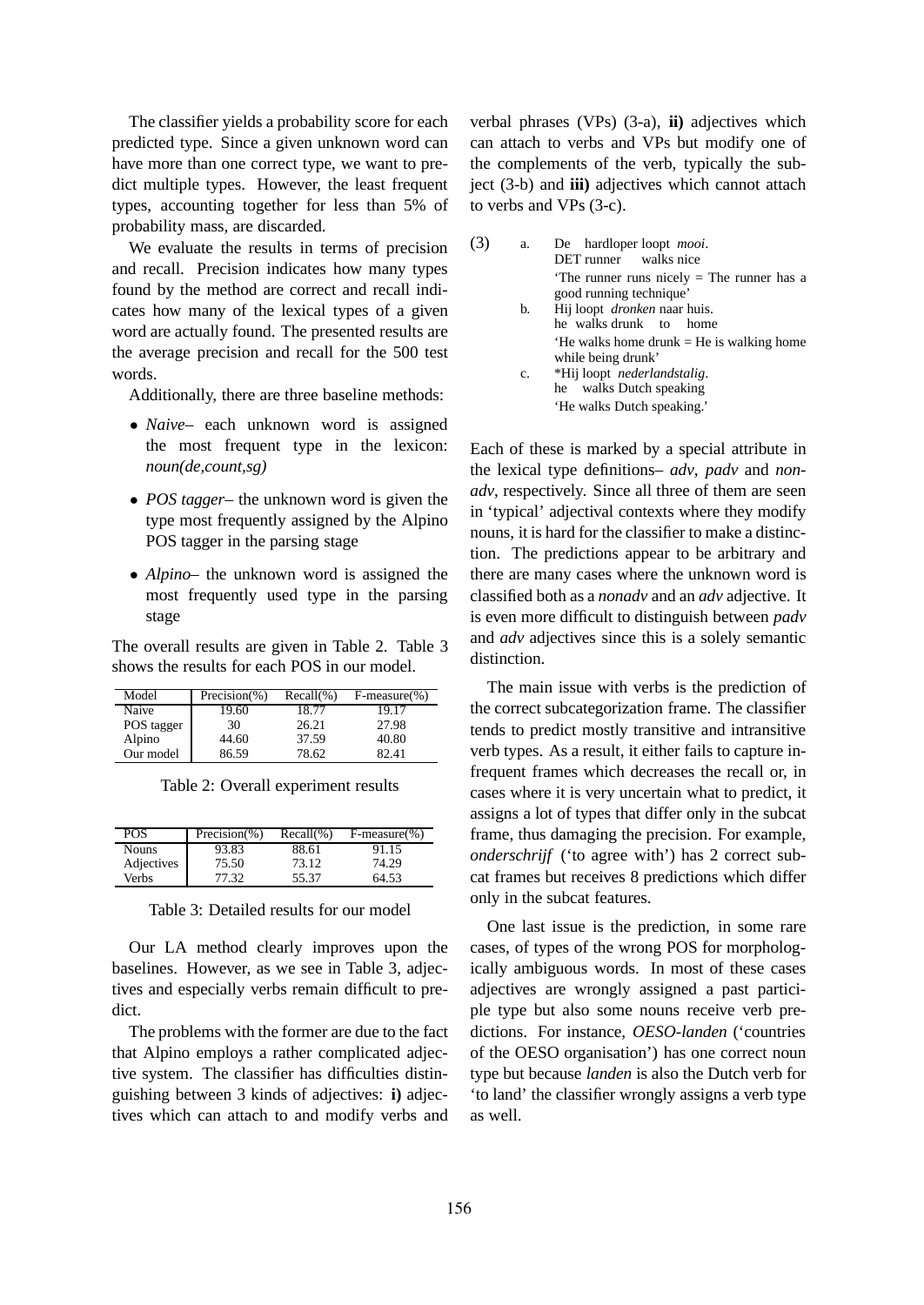#### **4 Improving LA**

#### **4.1 POS Correction**

Since the vast majority of wrong POS predictions has to do with the assignment of incorrect verb types, we decided to explicitly use the generated verb paradigms as a filtering mechanism. For each word which is assigned a verb type, we check if there is a verb paradigm generated for it. If not, all verb types predicted for the word are discarded.

In very rare cases a word is assigned *only* verb types and therefore, it ends up with no predictions. For such words, we examine the ranked list of predicted types yielded by the classifier and the word receives the non-verb lexical type with the highest probability score. If this type happens to be an adjective one, we first check whether there is an adjective paradigm generated for the word in question. If not, the word gets the noun type with the highest probability score.

The same procedure is also applied to all words which are assigned an adjective type. However, it is not used for words predicted to be nouns because the classifier is already very good at predicting nouns. Further, the generated noun paradigms are not reliable enough to be a filtering mechanism because there are mass nouns with no plural forms and thus with no paradigms generated.

Another modification we make to the classifier output has to do with the fact that past participles (psp) in Dutch can also be used as adjectives. This systematic ambiguity, however, is not treated as such in Alpino. Each psp should also have a separate adjective lexical entry but this is not always the case. That is why, in some cases, the classifier fails to capture the adjective type of a given psp. To account for it, all words predicted to be past participles but not adjectives are assigned two additional adjective types– one with the *nonadv* and one with the *adv* feature. For reasons explained later on, a type with the *padv* feature is not added.

After the application of these techniques, all cases of words wrongly predicted to be verbs or adjectives have been eliminated.

# **4.2 Guessing Subcategorization Frames**

Our next step is to guess the correct subcategorization feature for verbs. Learning the proper

subcat frame is well studied (Brent, 1993; Manning, 1993; Briscoe and Caroll, 1997; Kinyon and Prolo, 2002; O'Donovan et al., 2005). Most of the work follows the 'classical' Briscoe and Caroll (1997) approach where the verb and the subcategorized complements are extracted from the output analyses of a probabilistic parser and stored as syntactic patterns. Further, some statistical techniques are applied to select the most probable frames out of the proposed syntactic patterns.

Following the observations made in Korhonen et al. (2000), Lapata (1999) and Messiant (2008), we employ a maximum likelihood estimate (MLE) from observed relative frequencies with an empirical threshold to filter out low probability frames. For each word predicted to be a verb, we look up the verb types assigned to it during the parsing with universal types. Then, the MLE for each subcat frame is determined and only frames with MLE of 0.2 and above are considered. For example, *jammert* (to moan.3SG.PRES) is assigned a single type– *verb(hebben,sg3,intransitive)*. However, the correct subcat features for it are *intransitive* and *sbar*. Here is the list of all verb types assigned to *jammert* during the parsing with universal types:

(4) verb(hebben,sg3,intransitive) 48 verb(hebben,sg3,transitive) 15 verb(hebben,past(sg),np sbar) 3 verb(hebben,past(sg),tr sbar) 3 verb(zijn,sg3,intransitive) 2 verb(hebben,past(sg),ld\_pp) 2 verb(hebben,sg3,sbar) 1

The MLE for the intransitive subcat feature is 0.68 and for the transitive one– 0.2. All previously predicted verb types are discarded and each considered subcat frame is used to create a new lexical type. That is how *jammert* gets two types at the end– the correct *verb(hebben,sg3,intransitive)* and the incorrect *verb(hebben,sg3,transitive)*. The *sbar* frame is wrongly discarded.

To avoid such cases, the generated word paradigms are used to increase the number of contexts observed for a given verb. Up to 200 sentences are extracted for each form in the paradigm of a given word predicted to be a verb. These sentences are again parsed with the universal types and then, the MLE for each subcat frame is recal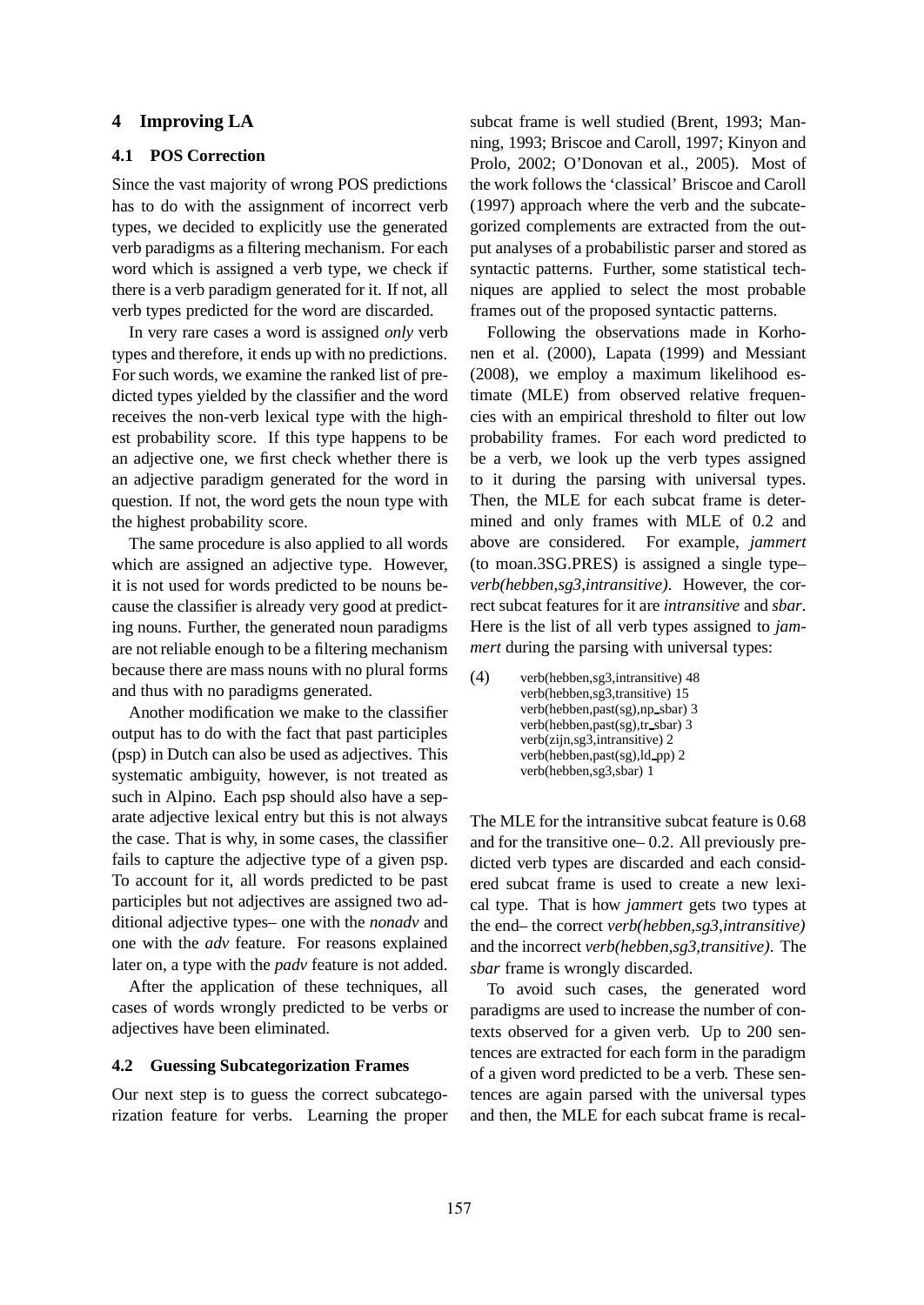culated.

We evaluated the performance of our MLEbased method on the 116 test words predicted to be verbs. We extracted the subcat features from their type definitions in the Alpino lexicon to create a gold standard of subcat frames. Additionally, we developed two baseline methods: **i)** all frames assigned during parsing are considered and **ii)** each verb is taken to be both transitive and intransitive. Since most verbs have both or one of these frames, the purpose of the second baseline is to see if there is a simpler solution to the problem of finding the correct subcat frame. The results are given in Table 4.

| Model      | Precision $(\% )$ | $Recall(\% )$ | $F-measure(\% )$ |
|------------|-------------------|---------------|------------------|
| all frames | 16.76             | 94.34         | 28.46            |
| tr./intr.  | 62.29             | 69.17         | 65.55            |
| our model  | 85.82             | 67.28         | 75.43            |

Table 4: Subcat frames guessing results

Our method significantly outperforms both baselines. It is able to correctly identify the transitive and/or the intransitive frames. Since they are the most frequent ones in the test data, this boosts up the precision. However, the method is also able to capture other, less frequent subcat frames. For example, after parsing the additional sentences for *jammert*, the *sbar* frame had enough occurrences to get above the threshold. The MLE for the transitive one, on the other hand, fell below 0.2 and it was correctly discarded.

## **4.3 Guessing Adjective Types**

We follow a similar approach for finding the correct adjective type. It should be noted that the distinction among *nonadv*, *adv* and *padv* does not exist for every adjective form. Most adjectives in Dutch get an *-e* suffix when used attributively– *de mooie/mooiere/mooiste jongen* (the nice/nicer/nicest boy). Since these inflected forms can only occur before nouns, the distinction we are dealing with is not relevant for them. Thus we are only interested in the noninflected base, comparative and superlative adjective forms.

One of the possible output formats of Alpino is dependency triples. Here is the output for the sentence in (3-a):

(5) verb:loop|hd/su|noun:hardloper noun:hardloper|hd/det|det:de verb:loop|hd/mod|adj:mooi verb:loop|–/–|punct:.

Each line is a single dependency triple. The line contains three fields separated by the '|' character. The first field contains the root of the head word and its POS, the second field indicates the type of the dependency relation and the third one contains the root of the dependent word and its POS. The third line in (5) shows that the adjective *mooi* is a modifier of the head, in this case the verb *loopt*. Such a dependency relation indicates that this adjective can modify a verb and therefore, it belongs to the *adv* type.

As already mentioned, *padv* adjectives cannot be distinguished from the ones of the *adv* kind. That is why, if the classifier has decided to assign a *padv* type to a given unknown word, we discard all other adjective types assigned to it (if any) and do not apply the technique described below to this word.

For each of the 59 words assigned an noninflected adjective type after the POS correction stage, we extract up to 200 sentences for all noninflected forms in its paradigm. These sentences are parsed with Alpino and the universal types and the output is dependency triples. All triples where the unknown word occurs as a dependent word in a head modifier dependency (*hd/mod*, as shown in (5)) and its POS is adjective are extracted from the parse output. We calculate the MLE of the cases where the head word is a verb, i.e. where the unknown word modifies a verb. If the MLE is 0.05 or larger, the word is assigned an *adv* lexical type.

For example, the classifier correctly identifies the word *doortimmerd* (solid) as being of the *adjective(no e(nonadv))* type but it also predicts the *adjective*( $no_e(adv)$ )<sup>1</sup> type for it. Since we have not found enough sentences where this word modifies a verb, the latter type is correctly discarded. Our technique produced correct results for 53 out of the 59 adjectives processed.

<sup>&</sup>lt;sup>1</sup>The *no\_e* type attribute denotes a noninflected base adjective form.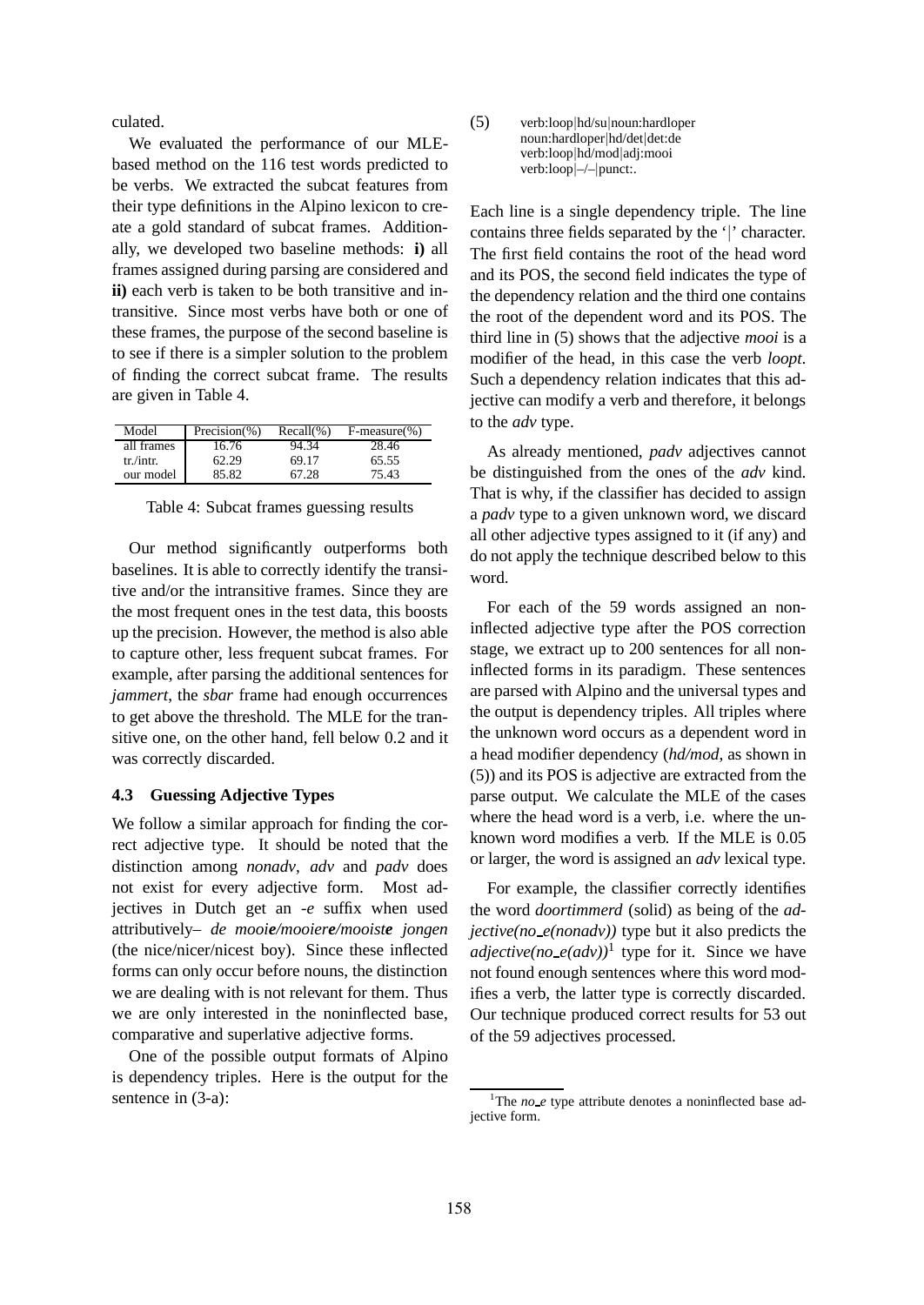#### **4.4 Improved Results and Discussion**

Table 5 presents the results obtained after applying the improvement techniques described in this section to the output of the classifier (the 'Model 2' rows). For comparison, we also give the results from Table 3 again (the 'Model 1' rows). The numbers for the nouns happen to remain unchanged and that is why they are not shown in Table 5.

| <b>POS</b> | Models  | Prec.(%) | Rec.(% ) | $F-meas.(%)$ |
|------------|---------|----------|----------|--------------|
|            | Model 1 | 75.50    | 73.12    | 74.29        |
| Adj        | Model 2 | 85.16    | 80.16    | 82.58        |
| Verbs      | Model 1 | 77.32    | 55.37    | 64.53        |
|            | Model 2 | 80.56    | 56.24    | 66.24        |
| Overall    | Model 1 | 86.59    | 78.62    | 82.41        |
|            | Model 2 | 89.08    | 80.52    | 84.58        |

Table 5: Improved results

The automatic addition of adjective types for past participles improved significantly the recall for adjectives and our method for choosing between *adv* and *nonadv* types caused a 10% increase in precision.

However, these procedures also revealed some incomplete lexical entries in Alpino. For example, there are two past participles not listed as adjectives in the lexicon though they should be. Thus when our method *correctly* assigned them adjective types, it got punished since these types were not in the gold standard.

We see in Table 5 that the increase in precision for the verbs is small and recall remains practically unchanged. The unimproved recall shows that we have not gained much from the subcat frame heuristics. Even when the number of the observed sentences was increased, less frequent frames often remained unrecognisable from the noise in the parsed data. This could be seen as a proof that in the vast majority of cases verbs are used *transitively* and/or *intransitively*. Since the MLE method we employ proved to be good at recognising these two frames and differentiating between them, we have decided to continue using it.

The overall F-score improved by only 2% because the modified verb and adjective predictions are less than 30% of the total predictions made by the classifier.

# **5 Experiment with Real Unknown Words**

To investigate whether the proposed LA method is also beneficial for the parser, we observe how parsing accuracy changes when the method is employed. Accuracy in Alpino is measured in terms of labelled dependencies.

We have conducted an experiment with a test set of 300 sentences which contain 188 real unknown words. The sentences have been randomly selected from the manually annotated LASSY corpus (van Noord, 2009) which contains text from various domains. The average sentence length is 26.54 tokens.

The results are given in Table 6. The standard Alpino model uses its guesser to assign types to the unknown words. Model 1 employs the trained ME-based classifier to predict lexical entries for the unknown words offline and then uses them during parsing. Model 2 uses lexical entries modified by applying the methods described in Section 4 to the output of the classifier (Model 1).

| Model   | Accuracy $(\% )$ | msec/sentence |
|---------|------------------|---------------|
| Alpino  | 88.77            | 8658          |
| Model 1 | 89.06            | 8772          |
| Model 2 | 89.24            | 8906          |

Table 6: Results with real unknown words

Our LA system as a whole shows an error reduction rate of more than 4% with parse times remaining similar to those of the standard Alpino version. It should also be noted that though much of the unknown words are generally nouns, we see from the results that it makes sense to also employ the methods for improving the predictions for the other POS types. A wrong verb or even adjective prediction can cause much more damage to the analysis than a wrong noun one.

These results illustrate that the integration of our method in the parser can improve its performance on real-life data.

# **6 Discussion**

# **6.1 Comparison to Previous Work**

The performance of the LA method we presented in this paper can be compared to the performance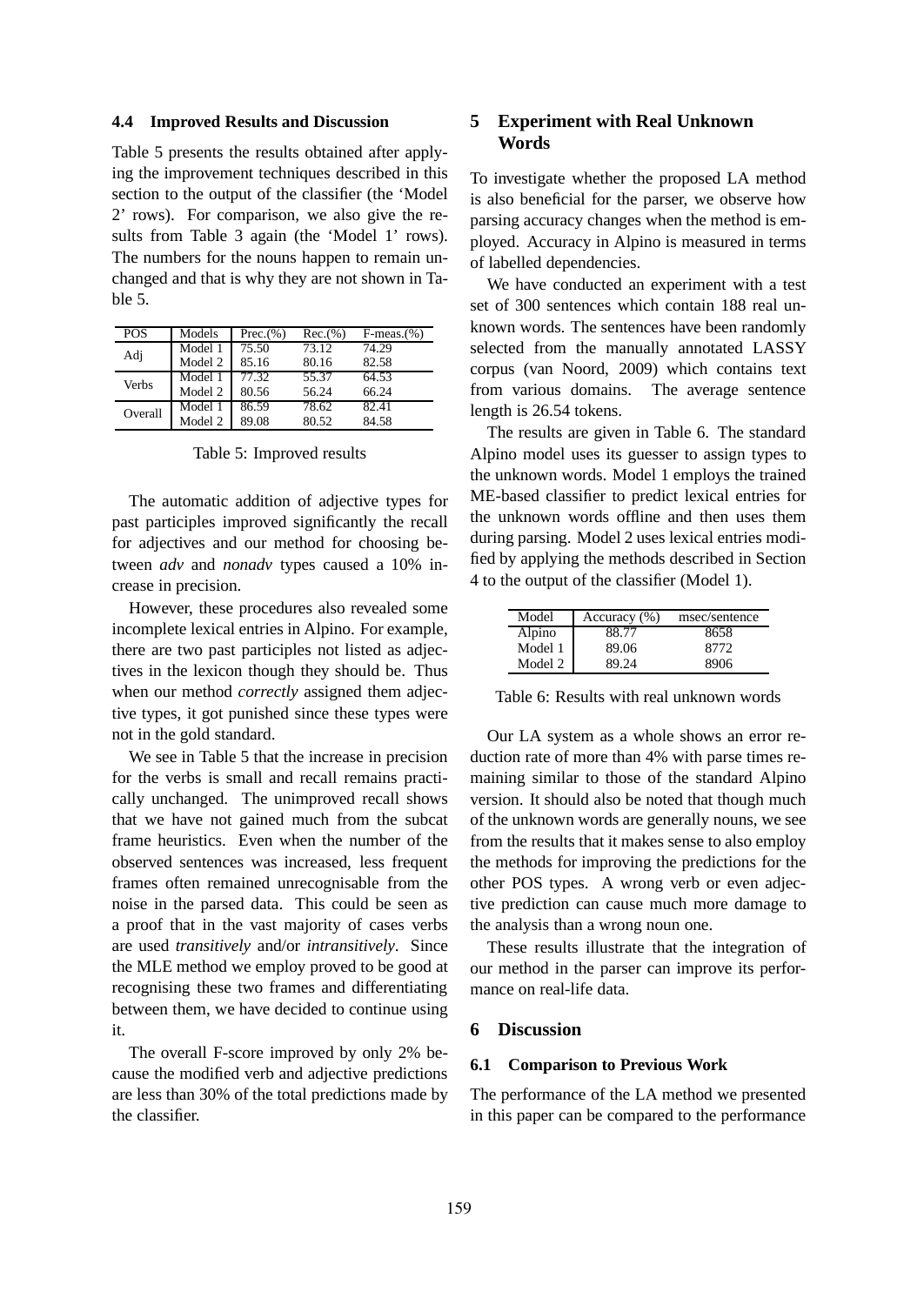of a number of other approaches previously applied to the same task.

Baldwin (2005) uses a set of binary classifiers to learn lexical entries for a large-scale grammar of English (ERG; (Copestake and Flickinger, 2000)). The main disadvantage of the method is that it uses information obtained from secondary language resources– POS taggers, chunkers, etc. Therefore, the grammar takes no part in the LA process and the method acquires lexical entries based on incomplete linguistic information provided by the various resources. The highest Fmeasure (about 65%) is achieved by using features from a chunker but it is still 20% lower than the results we report here. Further, no evaluation is done on how the method affects the performance of the ERG when the grammar is used for parsing.

Zhang and Kordoni (2006) and Cholakov et al. (2008), on the other hand, include features from the grammar in a maximum entropy (ME) classifier to predict new lexical entries for the ERG and a large German grammar (GG; (Crysmann, 2003)), respectively. The development data for this method consist of linguistically annotated sentences from treebanks and the grammar features used in the classifier are derived from this annotation. However, when the method is applied to open-text unannotated data, the grammar features are replaced with POS tags. Therefore, the grammar is no longer directly involved in the LA process which affects the quality of the predictions. Evaluation on sentences containing real unknown words shows improvement of the coverage for the GG when LA is employed but the accuracy decreases by 2%. Such evaluation has not been done for the ERG. The results on the development data are not comparable with ours because evaluation is done only in terms of precision while we are also able to measure recall.

Statistical LA has previously been applied to Alpino as well (van de Cruys, 2006). However, his method employs less morphosyntactic features in comparison to our approach and does not make use of word paradigms. Further, though experiments on development data are performed on a smaller scale, the results in terms of F-measure are 10% lower than those reported in our case study.

Experiments with real unknown words have not been performed.

Other, non-statistical LA methods also exist. Cussens and Pulman (2000) describe a symbolic approach which employs *inductive logic programming* and Barg and Walther (1998) and Fouvry (2003) follow a unification-based approach. However, the generated lexical entries might be both too general or too specific and it is doubtful if these methods can be used on a large scale. They have not been applied to broad-coverage grammars and no evaluation is provided.

# **6.2 Application to Other Systems and Languages**

We stress the fact that the experiments with Alpino represent only a case study. The proposed LA method can be applied to other computational grammars and languages providing that the following conditions are fulfilled.

First, words have to be mapped onto some finite set of labels of which a subset of open-class (universal) labels has to be selected. This subset represents the labels which the ME-based classifier can predict for unknown words. Second, a (large) corpus has to be available, so that various sentences in which a given unknown word occurs can be extracted. This is crucial for obtaining different contexts in which this word is found.

Next, we need a parser to analyse the extracted sentences which allows for the syntactic constraints imposed by these contexts to be included in the prediction process.

Finally, as for the paradigm generation, the idea of combining a finite state morphology and web heuristics is general enough to be implemented for different languages. It is also important to note that the classifier allows for arbitrary combinations of features and therefore, a researcher is free to include any (language-specific) features he or she considers useful for performing LA.

We have already started investigating the applicability of our LA method to large-scale grammars of German and French and the initial experiments and results we have obtained are promising.